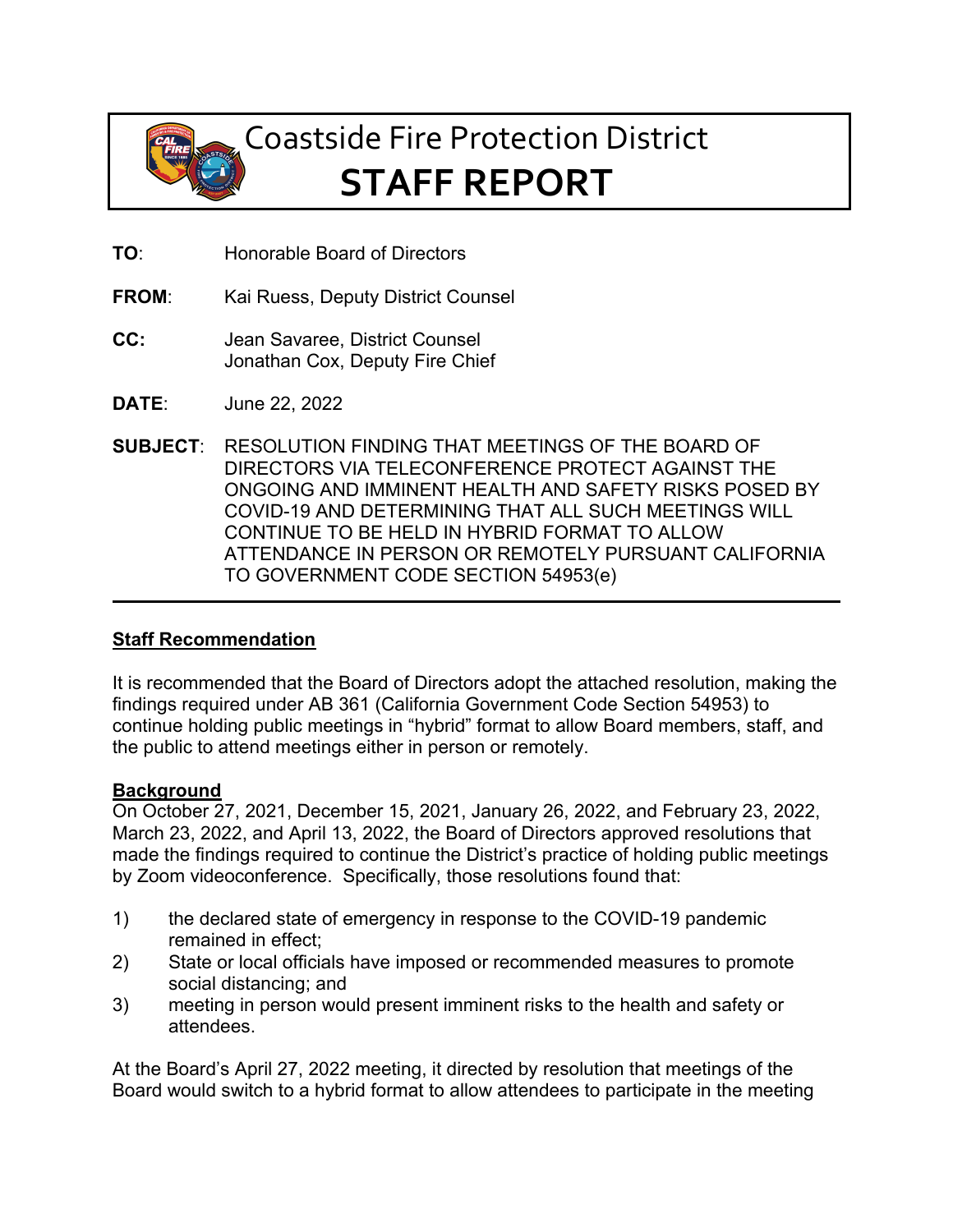either in person or by Zoom videoconference. The resolution directing that meetings be held in hybrid format made similar findings to the prior resolutions authorizing fullyremote meetings; mainly that attendance at in-person meetings presents an imminent risk of COVID-19 transmission. On May 25, 2022, the Board approved a resolution again making these findings and directing that Board meetings continue to be held in hybrid format.

Pursuant to AB 361, the Board's findings and authorization to continue meeting in hybrid format cannot remain effective for more than thirty (30) days. As such, the Board must reconsider its determination at each of its monthly meetings to reauthorize hybrid meetings until the Board no longer believes hybrid or remote meetings are necessary.

On February 9, 2022, the San Mateo County Health Officer, in conjunction with health officers from the other Bay Area counties, announced that he would align the County with the State's masking requirements. While the State subsequently lifted its indoor masking requirements for vaccinated people on February 16, 2022, and for unvaccinated people on March 1, 2022, the California Department of Public Health (CDPH) continues to strongly recommend that all persons, regardless of vaccination status, continue indoor masking.

The San Mateo County Health Officer made a similar recommendation when announcing the County's alignment with the State. Specifically, County Health noted that "[c]ontinuing to mask in indoor public settings, especially crowded or poorly ventilated spaces, remains the safest choice for an individual and protects those who are medically vulnerable or are not able to get vaccinated, like our youngest children." Further, the County recommended that "[p]eople should continue to choose layered prevention strategies, such as wearing well-fitted masks (N95 or double layer cloth over surgical are best); staying home and testing when symptomatic; testing before gatherings; and improving indoor ventilation in situations where these strategies can add protection for themselves and others."

On May 23, 2022, San Mateo County Health Chief, Louise Rogers, issued a "Message from the Chief" statement that indicated that San Mateo County continues to see increased COVID-19 case transmission and COVID-related hospitalizations. The statement encourages residents to take the following actions to again slow the spread of COVID-19:

- *1) Limit large gatherings to well-ventilated areas or outdoors.*
- *2) Improve ventilation to prevent airborne virus particles from accumulating.*
- *3) Mask. Respirator masks (N95s) provide better protection than cloth masks. Wearing a well-fitting mask in indoor public places reduces the risk of infecting others and becoming infected.*
- *4) Isolate for COVID. Stay home if you feel sick and get tested right away. Follow the State isolation and quarantine guidance.*
- *5) Test for COVID if you have symptoms.*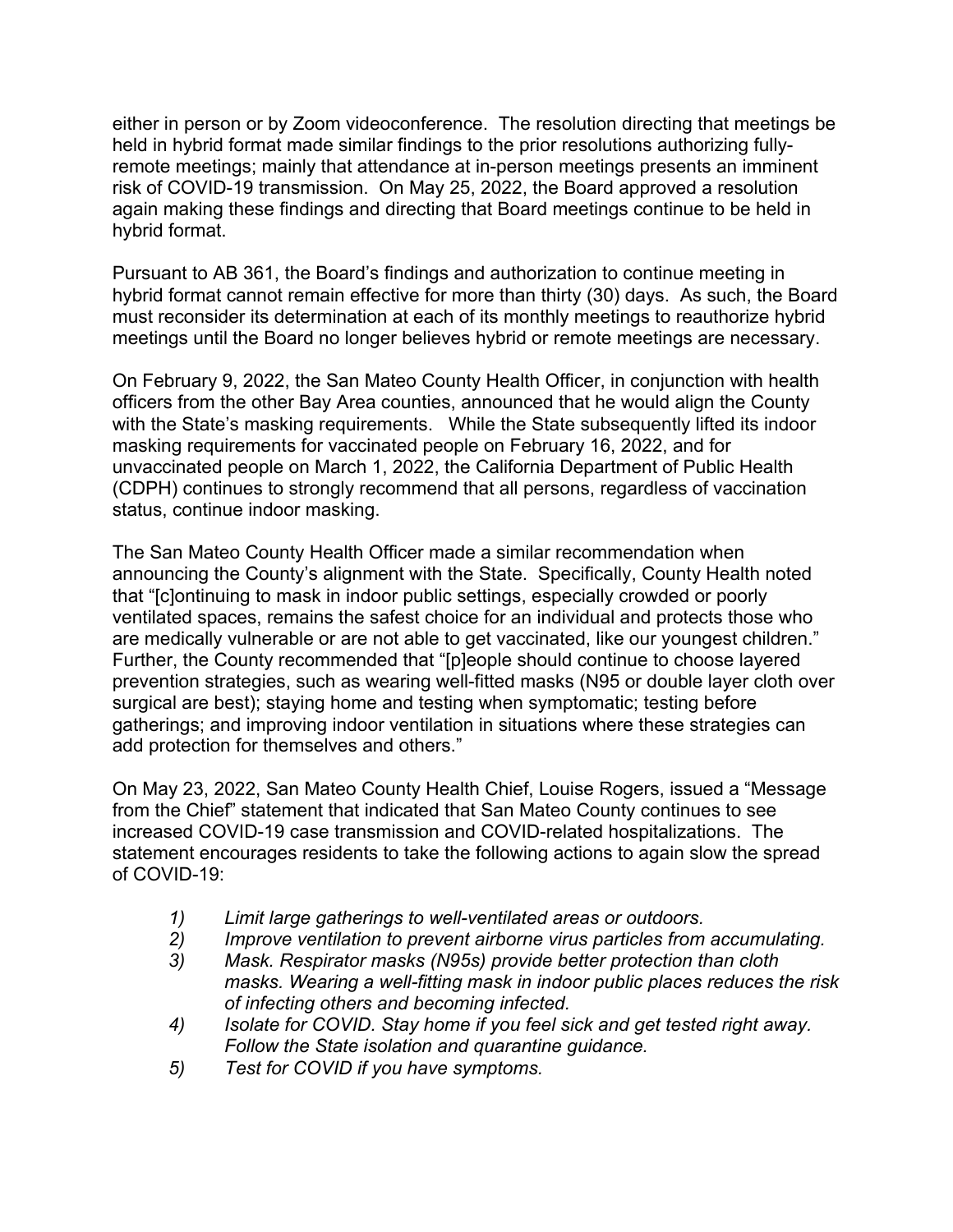*6) Treatments are available if you test positive and are more likely to get very sick from COVID-19. Treatment must be started within days after you first develop symptoms to be effective so talk with your healthcare provider right away if you test positive.*<sup>1</sup>

Holding hybrid meetings protects against the ongoing threat of COVID-19 transmission and is the least disruptive method the Board can utilize to protect against the ongoing threat of COVID-19 transmission. COVID-19 spreads easily and quickly through airborne droplets, particularly when indoors. While face coverings, testing, and ventilating indoor spaces can reduce transmission, they cannot eliminate the threat. Conducting hybrid meetings allows attendees to fully participate without requiring that they gather in the same indoor space. Further, hybrid meetings allow those that wish to attend meetings in person to do so, while also allowing attendees to participate in meetings even if they are not comfortable or safe attending in person. Hybrid meetings also allow attendees to participate remotely if have been exposed to COVID-19 or are experiencing symptoms of COVID-19.

#### **Conclusion**

As the California state of emergency in response to COVID-19 remains effective and because the California Department of Public Health and San Mateo County Health Officer recommends face coverings and other distancing measures when people gather in indoor public locations, Staff recommends that the Board of Directors approve the attached resolution to continue utilizing a hybrid meeting format.

#### **Attachments:**

1. Resolution

<sup>1</sup> https://www.smchealth.org/health-officer-updates/may-23-2022-message-chief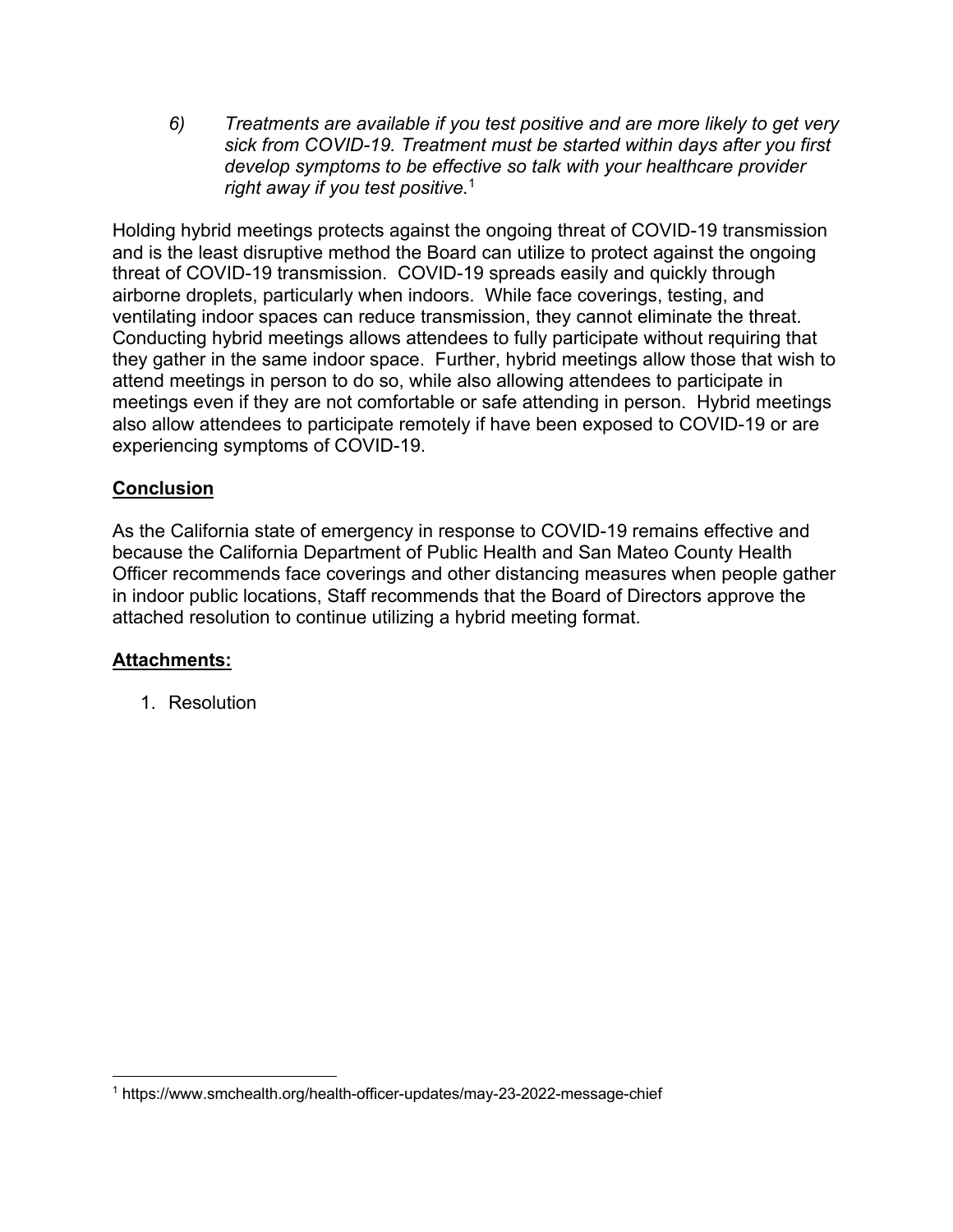## ATTACHMENT 1

PROPOSED RESOLUTION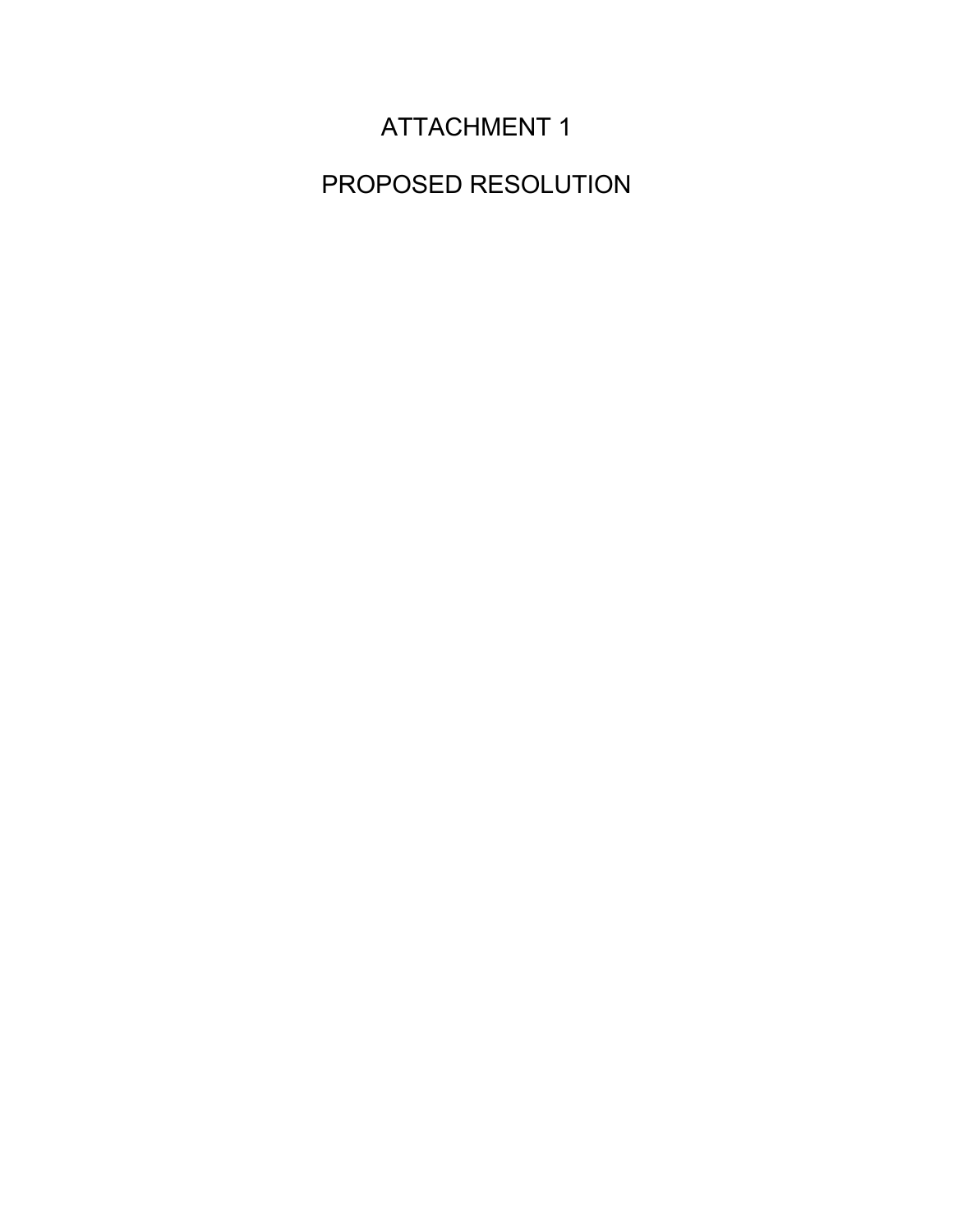#### RESOLUTION NO. 2022-19

RESOLUTION OF THE COASTSIDE FIRE PROTECTION DISTRICT BOARD OF DIRECTORS FINDING THAT MEETINGS OF THE BOARD OF DIRECTORS VIA HYBRID FORMAT PROTECTS AGAINST THE ONGOING AND IMMINENT HEALTH AND SAFETY RISKS POSED BY COVID-19 AND DETERMINING THAT ALL SUCH MEETINGS WILL CONTINUE TO BE HELD IN HYBRID FORMAT TO ALLOW ATTENDANCE IN PERSON OR REMOTELY PURSUANT TO CALIFORNIA GOVERNMENT CODE SECTION 54953(e)

WHEREAS, on March 4, 2020, the Governor declared a state of emergency in response to the COVID-19 pandemic and California remains in a declared state of emergency; and

WHEREAS, on March 17, 2020, the Governor issued Executive Order N-29-20, temporarily suspending certain provisions of the Ralph M. Brown Act to allow local agencies to hold public meetings teleconference; and

WHEREAS, through subsequent Executive Orders, local agencies were able to continue holding public meetings by teleconference through September 30, 2021; and

WHEREAS, on an emergency basis, on September 16, 2021, the State adopted AB 361, codified at California Government Code Section 54953, which allows local agencies to continue meeting by teleconference under certain circumstances and after making certain findings; and

WHEREAS, the Coastside Fire Protection District Board of Directors met remotely by Zoom videoconference from March 2020 to April 2022 and found it to be an effective method of receiving public input, holding deliberations, and conducting the general business of the District; and

WHEREAS, the California Department of Public Health (CDPH) and San Mateo County Health Officer lifted their respective indoor mask requirements on February 16, 2022, but still "strongly recommend" that people wear masks when in indoor public settings; and

WHEREAS, the San Mateo County Health Officer continues to recommend additional strategies to prevent transmission of the COVID-19 virus, including staying home and testing when symptomatic, testing before gatherings, and improving indoor ventilation; and

WHEREAS, the San Mateo County Health Office indicates that COVID-19 cases and hospitalizations related to COVID-19 are currently increasing; and

WHEREAS, in accordance with the social distancing measures still encouraged by CDPH and the San Mateo County Health Officer, the Board finds that it is important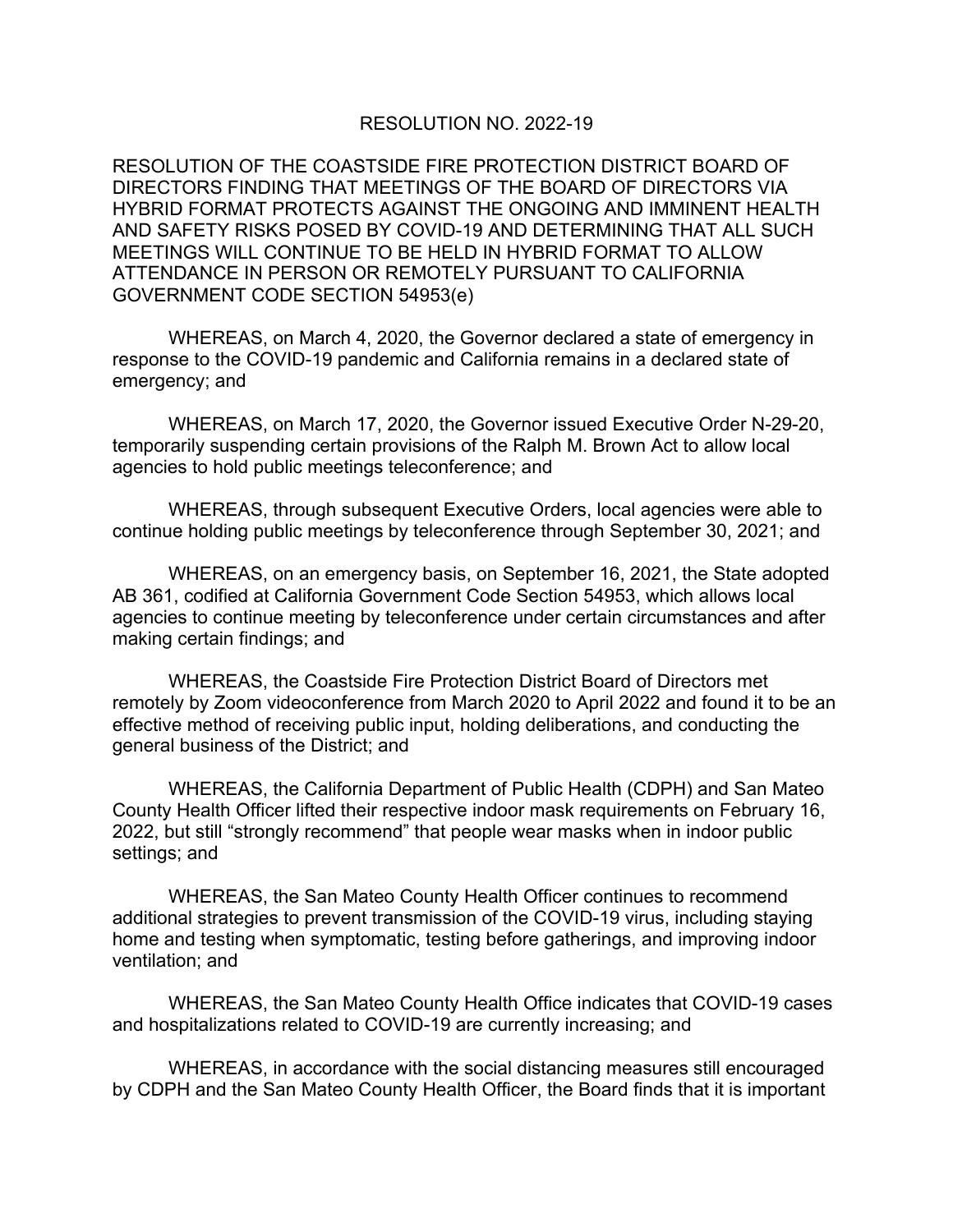to continue to provide the option for attendees of its meetings to participate remotely; and

WHEREAS, holding meetings in hybrid format, in which attendees can participate either in person or remotely by videoconference, allows people who are at particular risk if exposed to COVID-19 to participate in meetings without requiring that they attend in person; and

WHEREAS, holding meetings in hybrid format allows attendees who have been exposed to COVID-19 or are experiencing symptoms to participate in Board meetings remotely and avoid exposing other attendees; and

WHEREAS, on April 27, 2022 meeting, the Board of Directors determined that it was appropriate to move from fully-remote meetings to a "hybrid" model for public meetings of the Board; and

WHEREAS, on May 25, 2022, the Board of Directors reconsidered this action and, by resolution, directed that its meetings continue to be held in hybrid format; and

WHEREAS, the Board of Directors has reconsidered its direction to meet in hybrid format again and finds that meeting in hybrid format continues to be necessary due to the ongoing threat of COVID-19.

NOW, THEREFORE, BE IT RESOLVED, that the Coastside Fire District Board of Directors does find and declare as follows:

- 1. Since March 4, 2020, and continuing through the date of this Resolution, there has been a declared state of emergency in California in response to the COVID-19 pandemic; and
- 2. The California Department of Public Health and San Mateo County Health Officer continue to recommend face coverings be worn in indoor public settings as a social distancing measure; and
- 3. The California Department of Public Health and San Mateo County Health Officer continue to recommend that people take measures to prevent the transmission of COVID-19, particularly when gathering in indoor public settings; and
- 4. Holding meetings in person creates an imminent risk to the health and safety of attendees because COVID-19 spreads particularly quickly during indoor public gatherings; and
- 5. Holding hybrid meetings will reduce the possibility of COVID-19 transmission during those meetings by allowing those who are at-risk or potentially suffering COVID-19 symptoms to participate in meetings without physically attending.

NOW, THEREFORE BE IT FURTHER RESOLVED, that the Board of Directors directs that, for at least the next thirty days, at which time, or as soon thereafter as the Board shall meet, the Board will review whether this action remains necessary to protect the health and safety of meeting attendees, the Board of Directors and any